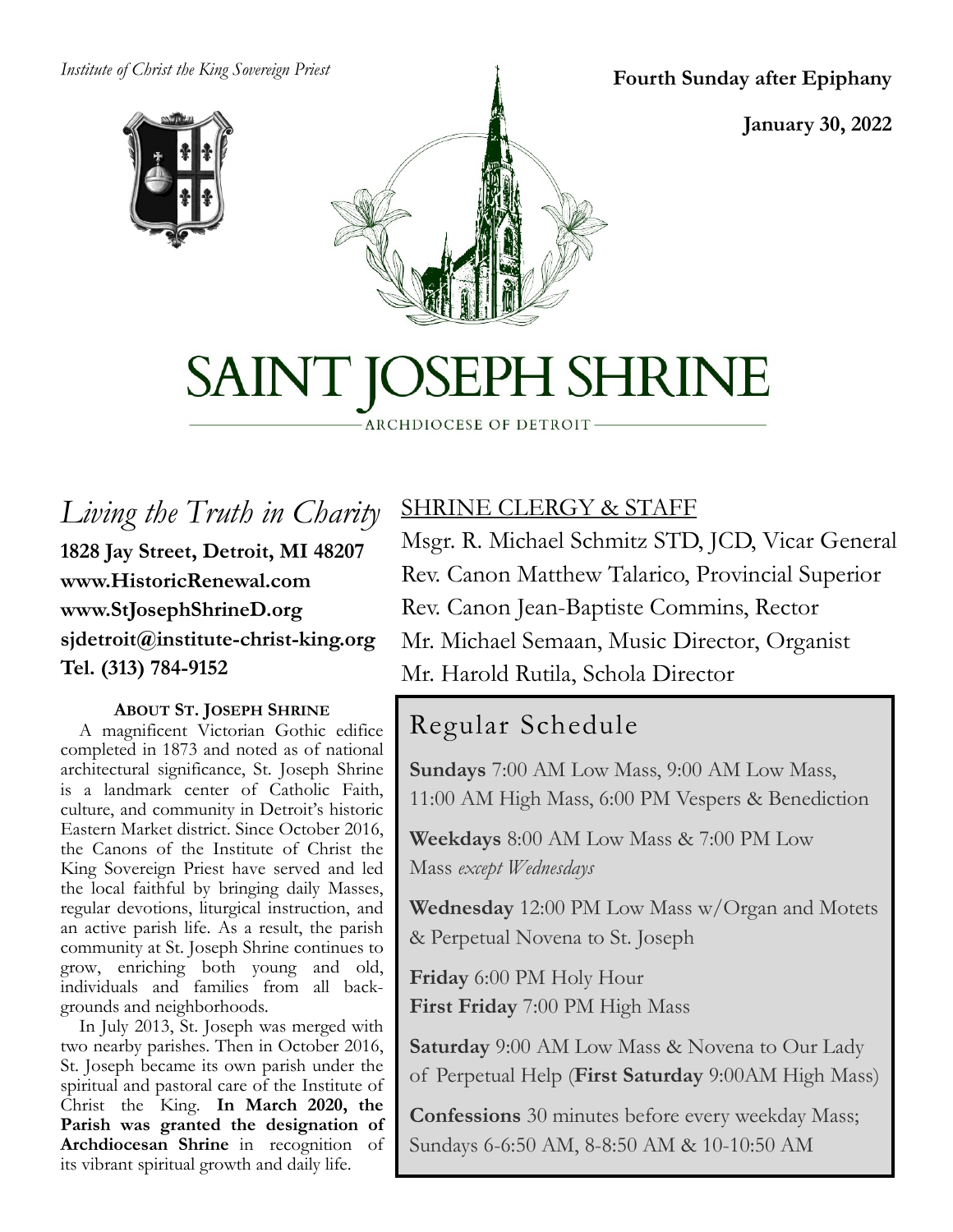# *Liturgical Calendar* **Sunday, January 30, Fourth Sunday after Epiphany** 7AM Low Mass **Maria Termine,** *requested by Braille Diaz* 9AM Low Mass w/ organ **Edward Wilczek,** *requested by Barbara Wilczek* 11AM Solemn High Mass **Pro Populo** 6PM Solemn Vespers & Benediction **Monday, January 31, Saint John Bosco,** *Confessor* 8AM Low Mass **Canon Michael Stein,** *requested by Kathy Kühn* 7PM Low Mass **Rev. Sr. Mary Ohotnicky, O.P.,** *requested by Ohotnicky family* **Tuesday, February 1, Saint Ignatius of Antioch,** *Bishop & Martyr* 8AM Low Mass **Michael Whitney,** *requested by the Grijalvva family* 7PM Low Mass **† Joseph Solak,** *requested by Kenneth Solak* **Wednesday, February 2, Purification of Our Lady**  12 Noon Low Mass & Devotions **St. Joseph Confraternity** 6:30PM Procession, 7:00PM Solemn High Mass **Pro Populo First Thursday, February 3,** *Votive Mass of Jesus Christ Sovereign Priest* 8AM Low Mass & Throat Blessing **Leigh George** 7PM Low Mass & Throat Blessing **†† Marko family,** *requested by Ballabani* **First Friday, February 4,** *Votive Mass of the Sacred Heart of Jesus Christ*

8AM Low Mass **Monsignor Gilles Wach** 6PM Holy Hour, 7PM Low Mass **Shrine Groups**

**First Saturday, February 5,** *Votive Mass of the Immaculate Heart of Mary* 9AM High Mass **† Ray Babila**

#### **Sunday, February 6, Fifth Sunday after Epiphany**

7AM Low Mass **Joanne Lefèvre,** *requested by Chris Tanner* 9AM Low Mass w/ organ **Ohotnicky family,** *requested by Ohotnicky family* 11AM Solemn High Mass **Pro Populo** 6PM Solemn Vespers & Benediction

#### FROM THE RECTOR, CANON COMMINS

#### Dear faithful,

Canon Erwan Josseaume, from Brittany, France, has been nominated by our Prior General to serve with Canon Michael Stein at the Institute's new apostolate in New York, the opening of which has been somewhat delayed.

Since Saint Joseph Shrine is a growing apostolate which would certainly benefit from the temporary presence of another priest, our Prior General thinks that the Institute priory in Detroit would be a wonderful place where Canon Josseaume could live and assist temporarily. Canon Josseaume has served in England as well as in Belgium at our prestigious International School. While we await the faculties from the Archdiocese for Canon to hear confessions, we are glad to have him offer masses at the Shrine.

**Welcome to Saint Joseph dear Canon!**

# **<sup>S</sup> <sup>e</sup> rv er <sup>S</sup> <sup>c</sup> he du le**

**Sunday, January 30, Fourth after Epiphany 7AM Low Mass -** *candidates* **9AM Low Mass w/organ** AC1: Thomas Skinner AC2: Maximillian Skinner **11AM High Mass** MC: John Simonson Thur: Thomas Ohotnicky AC1: James Chisholm AC2: Isaac Smith Crucifer: Micah Bacon

**Wednesday, February 2, Purification 6:30PM Procession & High Mass** MC: Gabriel Ang Thur: John Chisholm AC1: Micah Bacon AC2: John Sadowski Crucifer: Oliver Smith

#### **Usher Schedule**

**Sunday, January 30, Fourth after Epiphany 7AM Low Mass –** *Laabs & Kyle Gregory* **9AM Low Mass w/organ** - Paul Ferrini - Brian Carey - Matt Langenderfer - John Howting - Eric Restuccia **11AM High Mass** - Ismael Lebron - Don Sadowski - Anthony Russo - Jonathan Benefiel - Jacob Kobus **Wednesday, February 2, Purification 6:30PM Procession & High Mass** - Ismael Lebron - Don Sadowski - Paul Ferrini - Jonathan Benefiel - Anthony Russo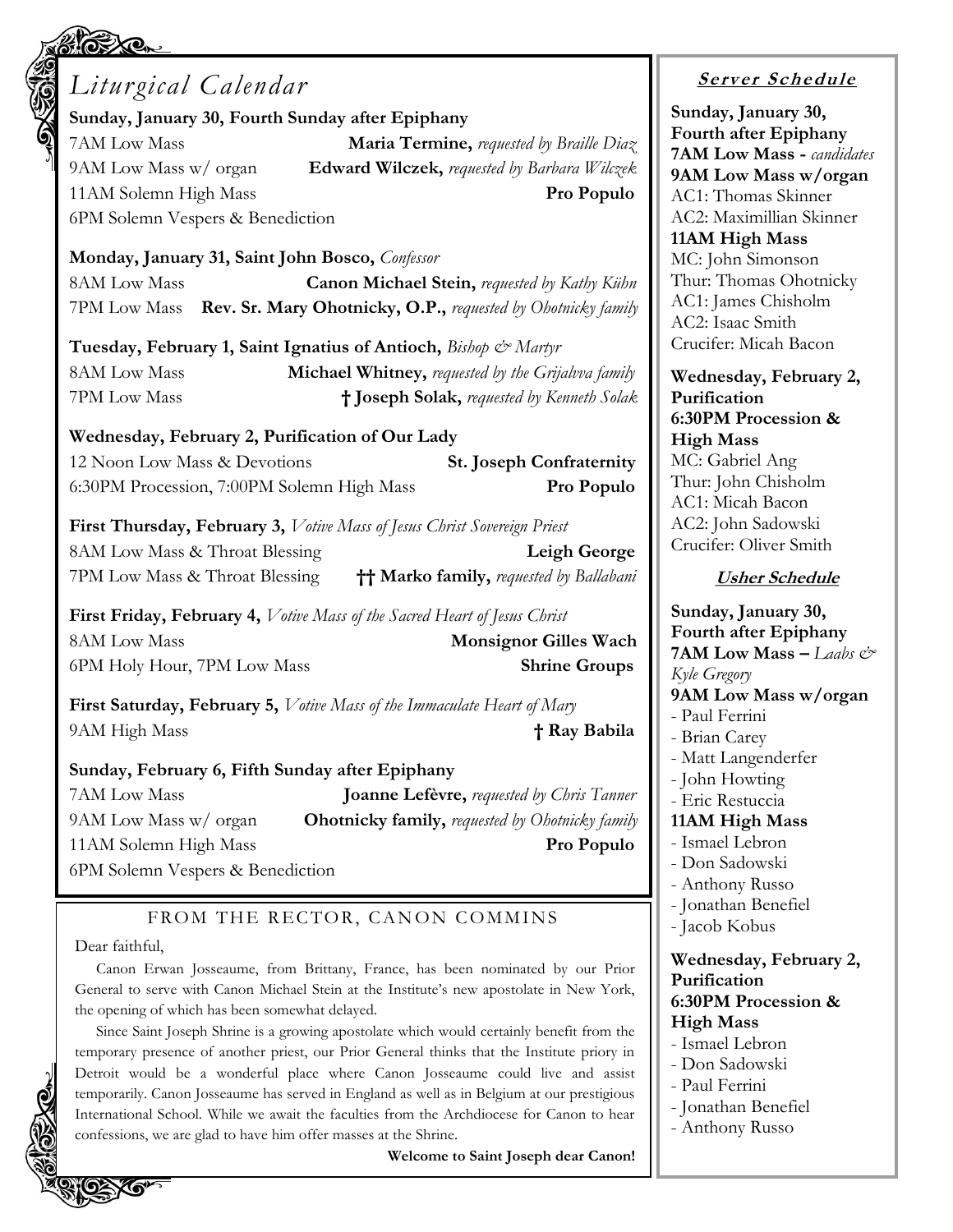#### **Save the date: St. Joseph Day of Prayer | Saturday, March 19**

As National Director for our Youth and Young Adult Ministries, I am pleased to announce that registrations are now open for our upcoming camps and retreat. *Canon Commins*

#### *——————* - **Young Adult National Retreat** -

Withdraw from the world to strengthen your spiritual life. Connect with 100+ Catholic young adults ages 18-35 from around the nation.

#### **Friday, July 8 - Monday, July 11**

Colombière Conference & Retreat Center (45 minutes NW of Detroit) **Early Bird Pricing!** (now until April 1st) \$250 for 3 Nights \$190 Commuter Rate (includes meals) **Regular Pricing** (After April 1st) \$260 for 3 Nights \$200 Commuter Rate (includes meals) *Registration Deadline: June 1*

#### *——————* - **Summer Camps** -

More than 450 youth from across the United States enjoy a week of pure fun and Catholic faith formation each summer at our beautiful camp sites in Wisconsin.

> **Wausau Boys Camp (ages 9-13):**  July 18 - July 22

> **Wausau Girls Camp (ages 9-13):**  July 25 – July 29 *Registration Deadline: July 5 Cost per child ages 9-13: \$95 (flat rate)*

**Green Lake Young Men Camp (14-17):**  August 12 - August 16 **Green Lake Young Ladies Camp (14-17):**  August 18 - August 22 *Cost per child ages 14-17: \$195 (discounts available for multiple children) Registration Deadline: August 1*

**Visit: institute-christ-king.org for more info**

**TODAY! January 30,** Second Parish Skate outing after 11AM High Mass at Matthew C. Patterson Park (16006 Essex Dr., GPP, MI 48230) after the 11AM High Mass. Say *Parish Skate* at the gate.

**Calendar of Events**

**Wednesday, February 2,** Purification of Mary, 12:00 Noon Low Mass, 6:30 PM Blessing of Candles and Procession followed by 7:00 PM High Mass. Teenage Catechism should attend evening Procession and Mass.

**Thursday, February 3,** Feast of St. Blaise, Blessing of throats after 8AM & 7PM Low Masses.

**First Saturday, February 5,** Day of Recollection, 9AM High Mass, Followed by Conference in Social Hall on **Saint Cyril of Alexandria on Our Lady,** Rosary and Benediction in church.

**Sunday, February 6,** Lesson in Liturgy in the Social Hall after the 11AM High Mass.

**Wednesday, February 9,** Children's Catechism class in Social Hall at 7PM.

**Saturday, February 12,** Parish Talent Show in Social Hall at 12 noon. Sign up in the Vestibule with your skit and a dish to share!

**Sunday, February 13,** First Communion Class in the Rectory basement classroom after the 11AM High Mass.

**Wednesday, February 16,** Teenager Catechism class in Social Hall at 7PM.